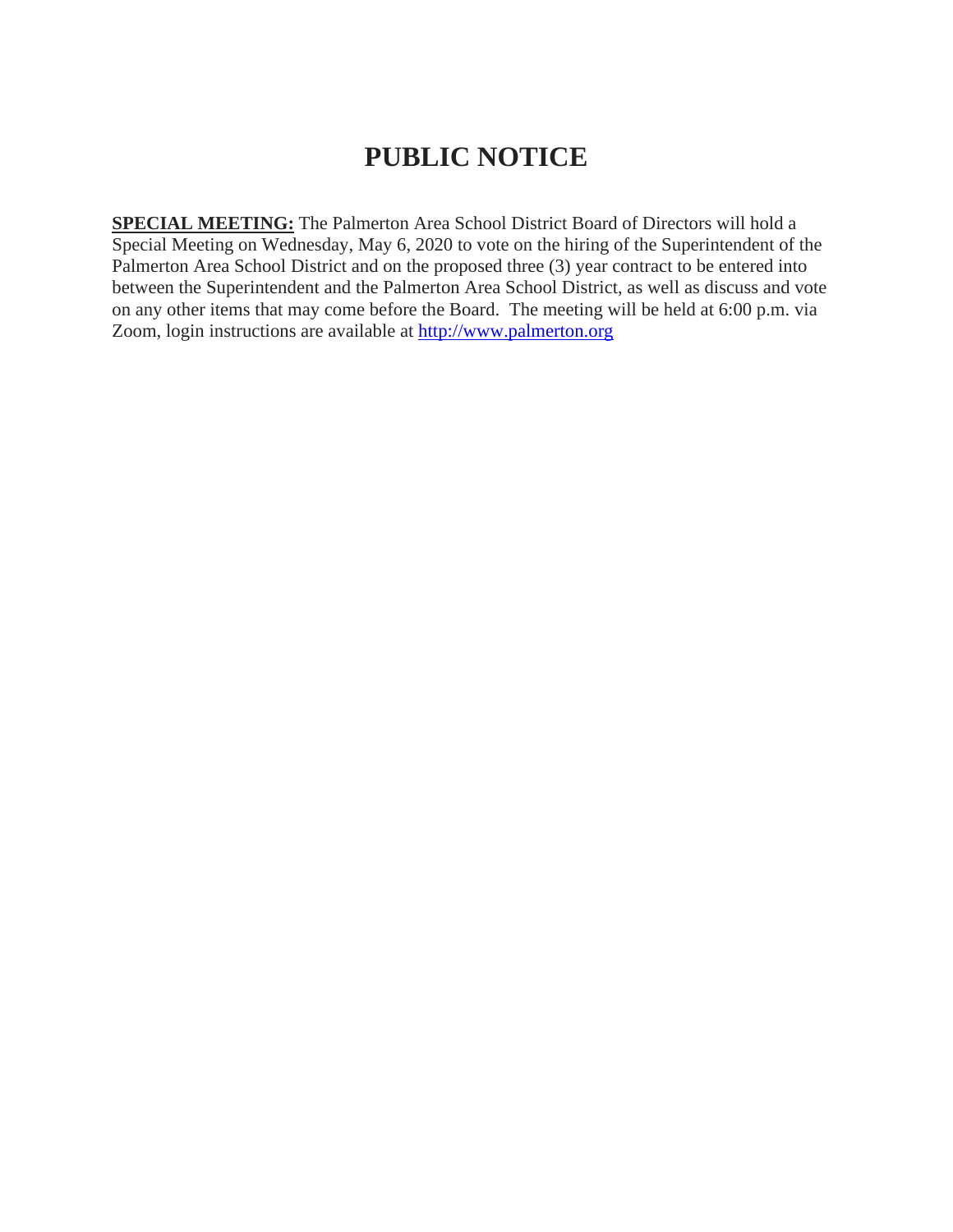#### **PALMERTON AREA SCHOOL DISTRICT SPECIAL MEETING OF THE BOARD OF SCHOOL DIRECTORS Wednesday, May 6, 2020 at 6 P.M. Via Zoom**

#### **1. CALL TO ORDER: 6:00 PM, PLEDGE OF ALLEGIANCE 2. ROLL CALL:**

|               | <b>Ms. Baumgardt</b> |  | Ms. Fallow  |  | Ms. Haas    |  | <b>Ms. Larvey</b> |  | Mr. Mazepa     |  | Mr. Paules    |
|---------------|----------------------|--|-------------|--|-------------|--|-------------------|--|----------------|--|---------------|
|               | Ms. Recker           |  | Mr. Scherer |  | Ms. Zellers |  | Mr. Kish          |  | Att. Lochinger |  | Dr. Lonoconus |
| $\frac{1}{2}$ |                      |  |             |  |             |  |                   |  |                |  |               |

#### **3. PUBLIC PARTICIPATION: (POLICY #903)**

There shall be time available for public participation at the beginning and end of each board meeting. The beginning session is open for agenda items only and the ending session is open for any agenda times or issues relating to school district policies and operations; Informal requests shall be afforded five (5) minutes for presentation. Should the speaker find the five (5) minute time allotment to be insufficient for his/her presentation, a more detailed written presentation shall be an option. Please note that public interruption of the meeting will detract from the Meeting

#### **4. FACILITIES:**

A. Motion to approve the resolution approving the 2020-21 Facilities Plan Committee Report that was approved by the CLIU District Contracts on March 4, 2020 and the CLIU Board of Directors on March 16, 2020. In addition, the Board reaffirms its commitment to the original construct of the Facilities Planning, approved November 1, 1989, which consists of a series of prioritized inquiries to be considered in determining future locations of the CLIU and school district special education classes.

Motion by: \_\_\_\_\_\_ Seconded by: \_\_\_\_\_\_\_\_\_\_\_\_\_\_\_\_\_\_ Vote: Yes No No Absent Abstentions

## **5. PERSONNEL:**

A. Motion to hire and appoint Dr. Jodi Frankelli Superintendent effective July 1, 2020 and for a maximum of three (3) years pursuant to the terms and conditions set forth in a contract negotiated between Dr. Frankelli and the Palmerton Area School Board.

Motion by: \_\_\_\_\_\_ Seconded by: \_\_\_\_\_\_\_\_\_\_\_\_\_\_\_\_\_\_ Vote: Yes\_\_\_\_\_\_\_\_ No \_\_\_\_\_\_\_ Absent\_\_\_\_\_ Abstentions \_\_\_\_\_\_\_\_\_

## **6. PUBLIC PARTICIPATION:**

## **7. FOR THE GOOD OF THE ORDER:**

## **8. ADJOURNMENT:**

 Motion by: \_\_\_\_\_\_ Seconded by: \_\_\_\_\_\_\_\_\_\_\_\_\_\_\_\_\_\_ Vote: Yes\_\_\_\_\_\_\_\_ No \_\_\_\_\_\_\_\_ Absent\_\_\_\_\_\_ Abstentions \_\_\_\_\_\_\_\_